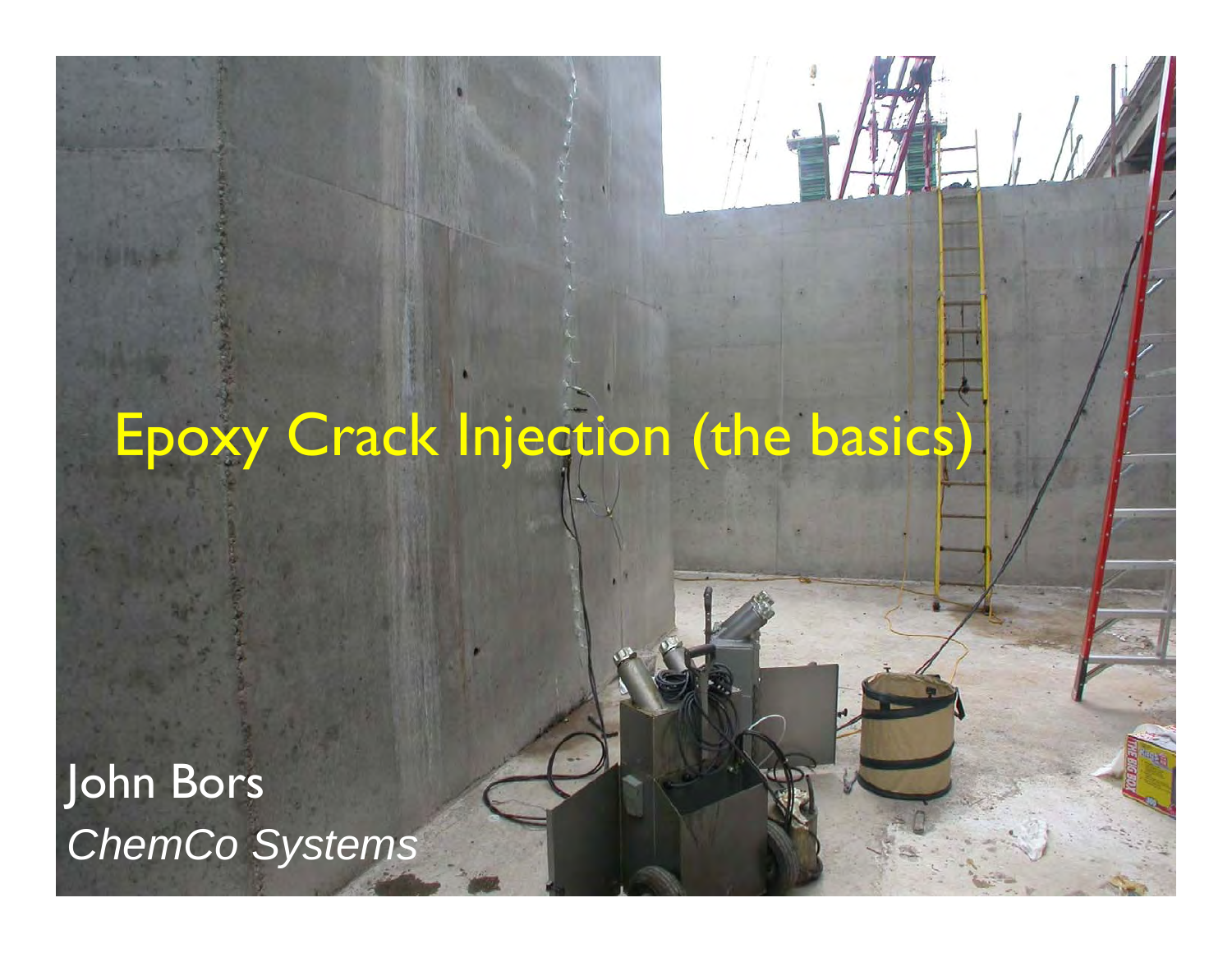#### Introduction



- $\blacktriangledown$  Overview of pressure crack injection
- $\overline{\phantom{a}}$  Practical and technical issues
	- Choose a primary repair technique
- $\overline{\phantom{a}}$ Epoxy properties
- **ThemCo Systems** 
	- – epoxies and structural concrete repair
	- metering pumps and equipment
	- –50 years of experience
	- –Kemko® applicator program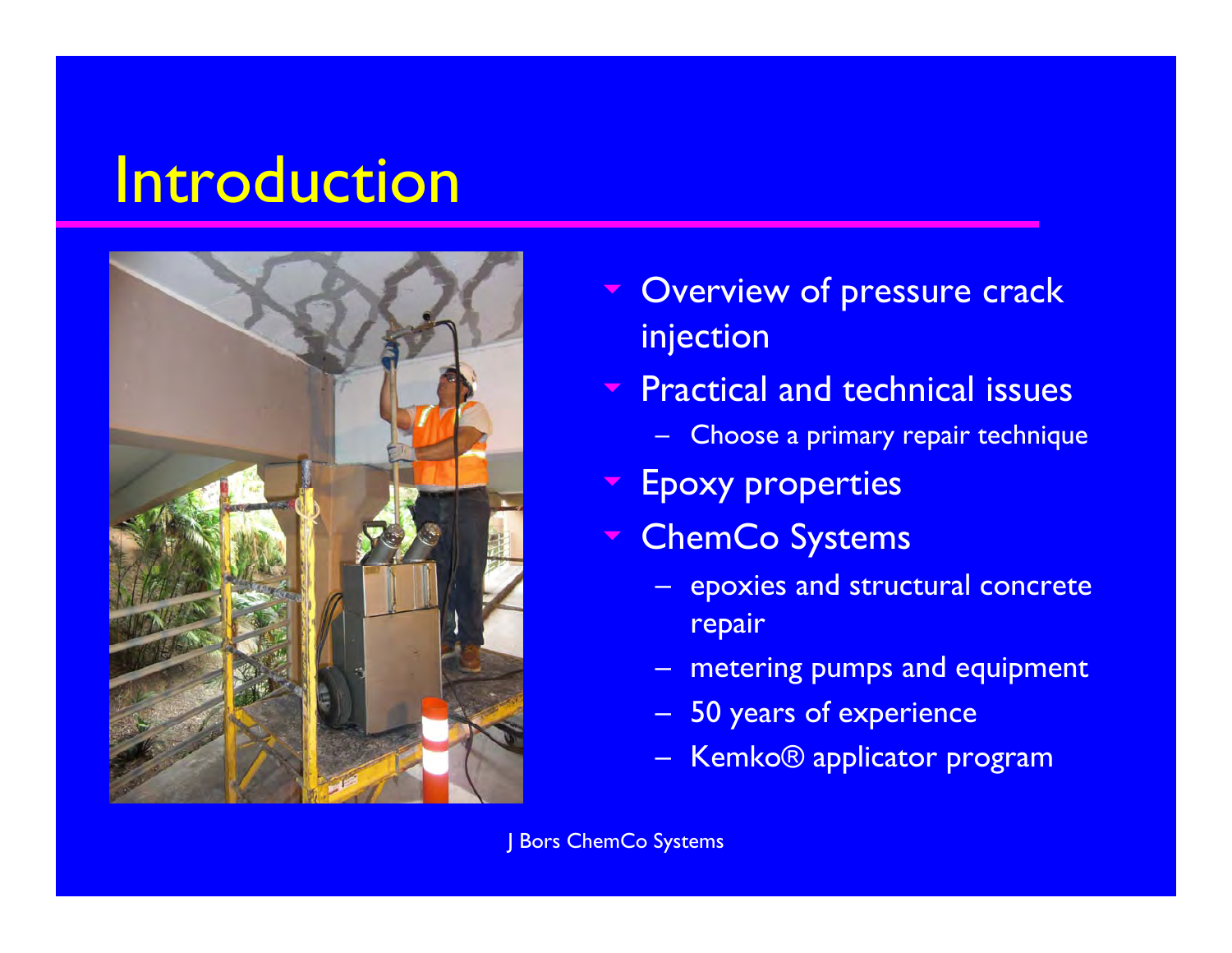#### Injection Process

- Identify cracks for repair
- 2.**Optimum port** spacing and location
- 3.Surface preparation





- 4.. Seal crack at surfaces
- 5.**Inject**
- 6. Remove seal
- 7. Restore surface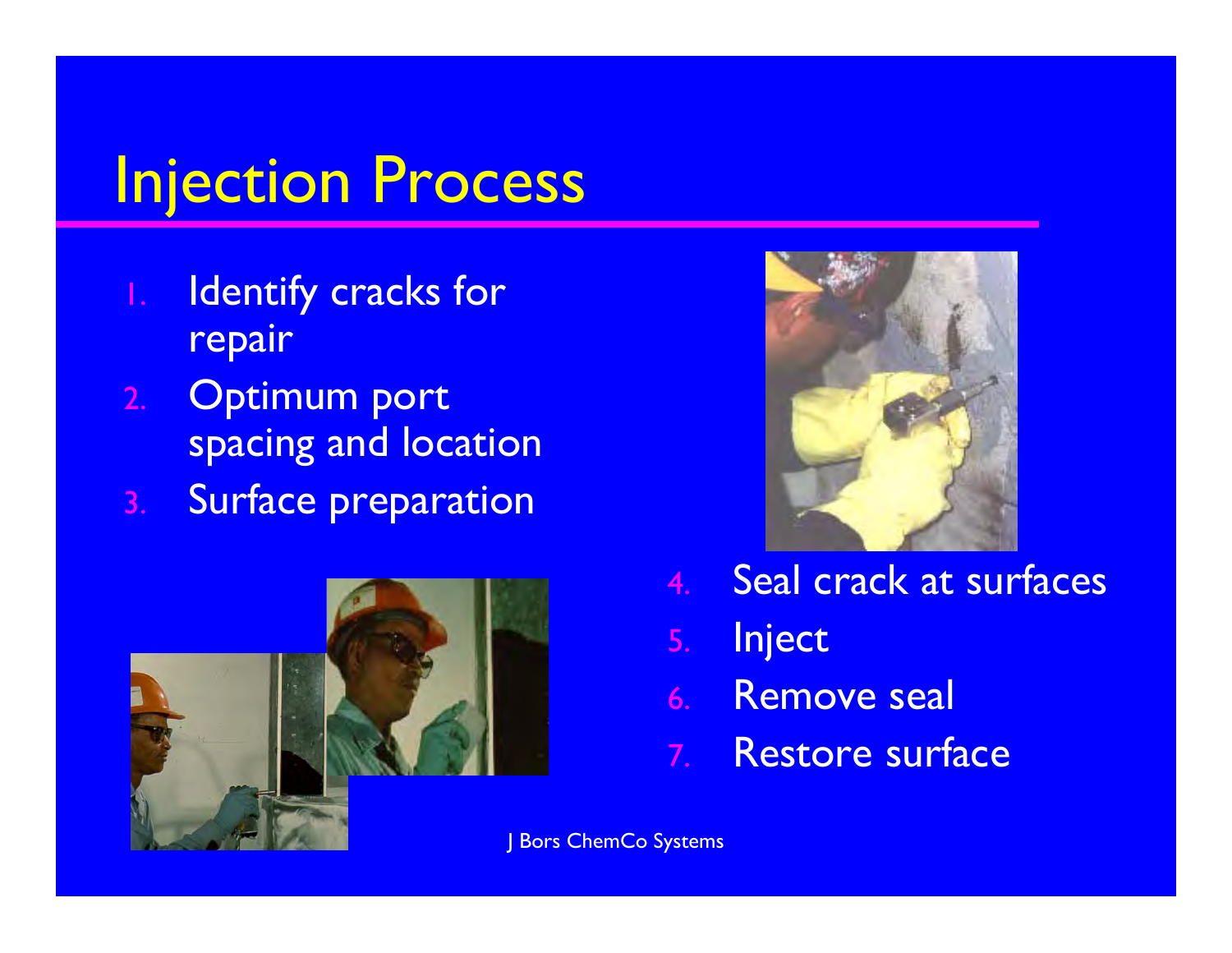#### Crack Preparation

- $\blacktriangledown$ Wire brushing or grinding
	- remove laitance
- $\blacktriangledown$ **Seal selection** 
	- conditions dependent
- **Port or portless (taped)?**
- $\blacktriangledown$ Crack chasing or routing?
- $\blacktriangledown$  Useful tools
	- scalpel, razor, tape, wax
- $\blacktriangledown$  Cleaning up
	- solvent, stripper, propane torch





Taped ports are considered to be more time efficient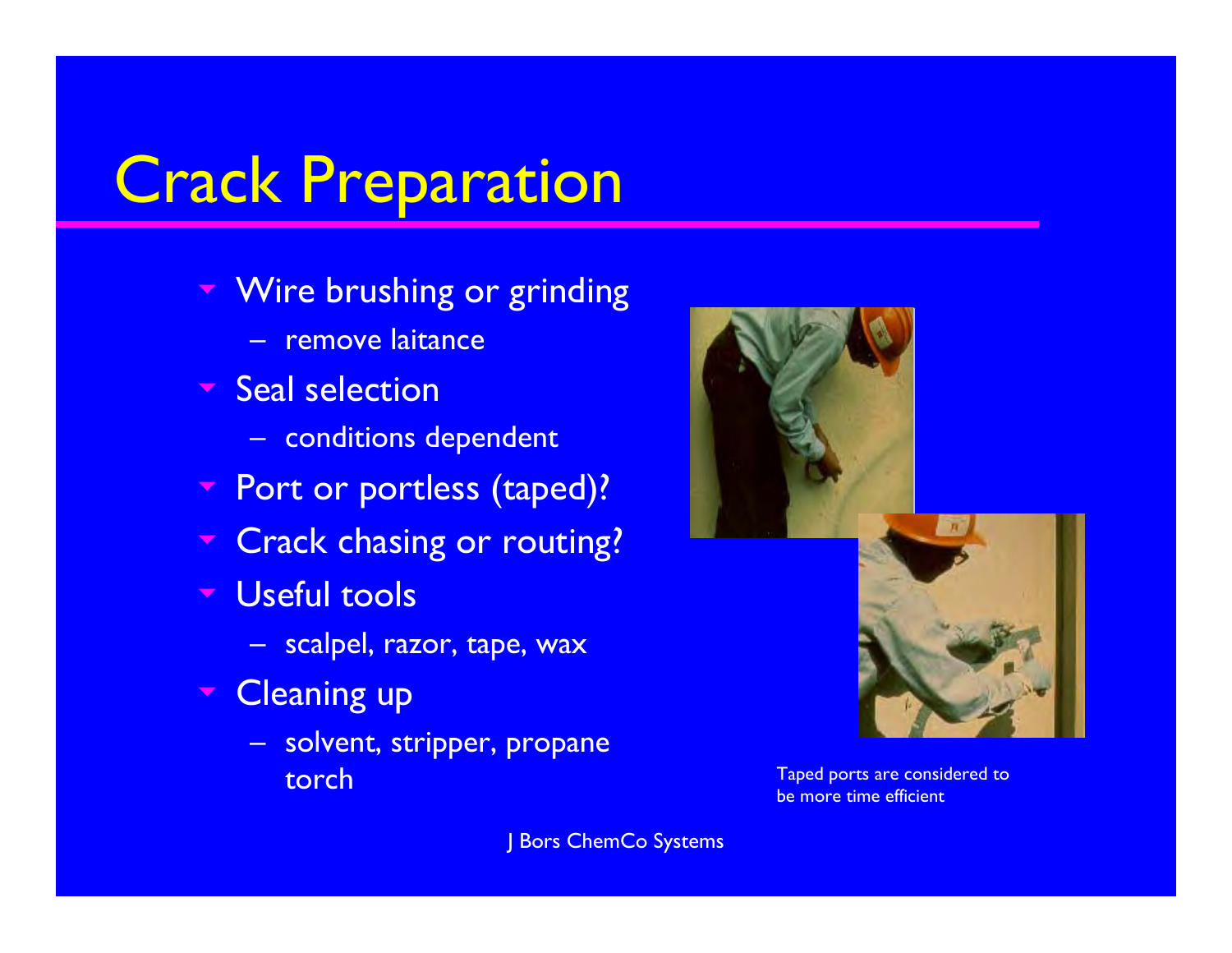#### Special surface seals







StripSEAL—a unique removal surface seal

- $\blacktriangledown$  Epoxy pastes
	- –high mod. *vs.* flexible
	- short *vs.* long potlife
- $\blacktriangledown$ Wax, hot melt seals
- $\blacktriangledown$ Silicone seals
- $\overline{\phantom{a}}$ **Cementitious**
- $\blacktriangledown$ StripSEALTM
- $\blacktriangledown$ **Considerations** 
	- –wet conditions
	- –post-repair surface appearance
	- ease of removal
	- –seal cracking (thermal cycling)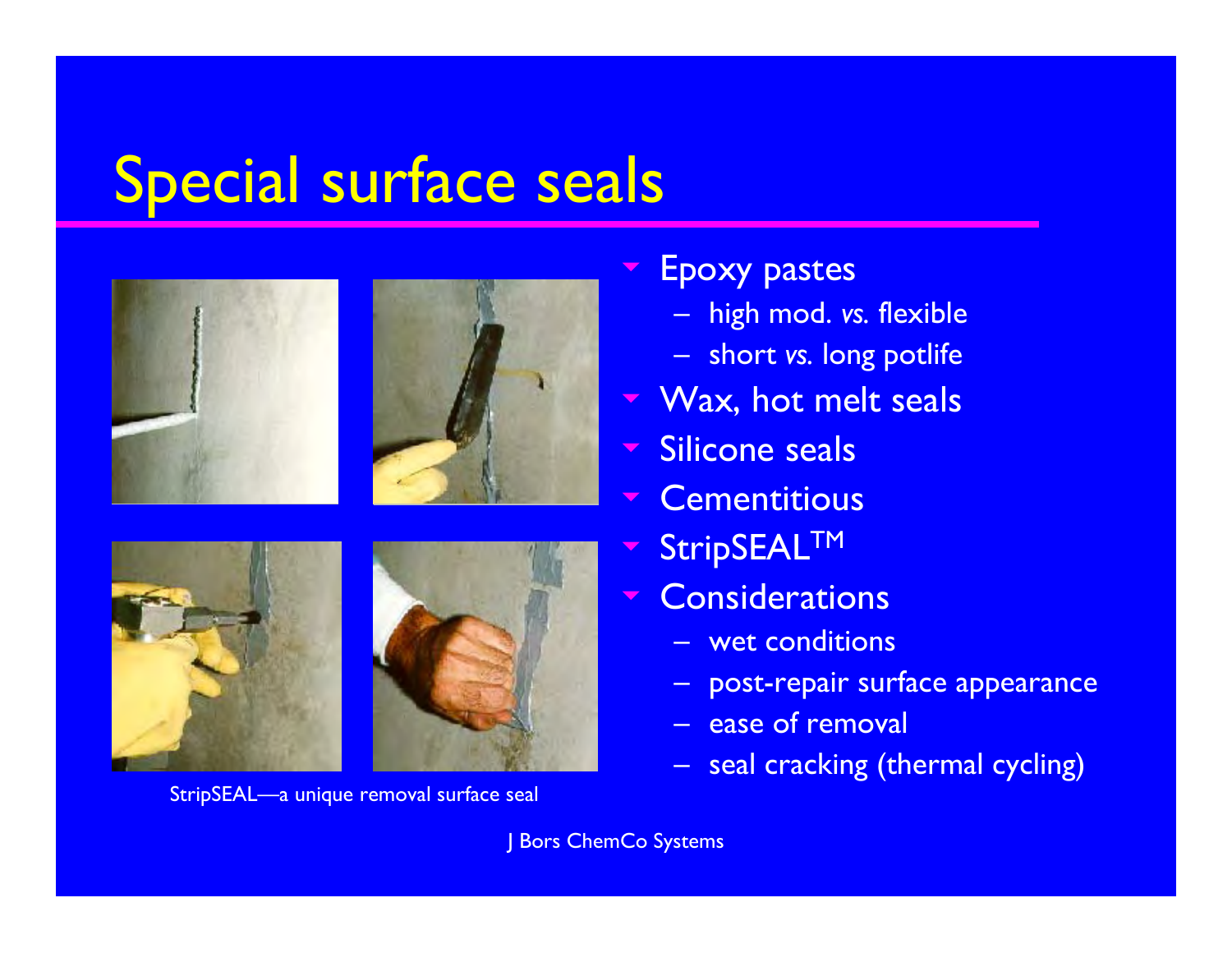#### Crack evaluation

- $\blacktriangledown$ What is a crack?
	- width and depth limitations
	- pocket microscope
	- Structural vs. non structural
	- –Identify cause and need for repair

| <b>ACI 224 guidelines for crack width</b>                 |                                       |                                      |
|-----------------------------------------------------------|---------------------------------------|--------------------------------------|
| <b>Exposure condition</b>                                 | <b>Tolerable crack</b><br>width (in.) | <b>Tolerable crack</b><br>width (mm) |
| Dry air or protective membrane                            | 0.016                                 | 0.41                                 |
| Humidity, moist air, soil                                 | 0.012                                 | 0.30                                 |
| De-icing chemicals                                        | 0.007                                 | 0.18                                 |
| Seawater and seawater spray:<br><b>Wetting and drying</b> | 0.006                                 | 0.15                                 |
| Water retaining structures<br>(excluding pressure pipes)  | 0.004                                 | 0.10                                 |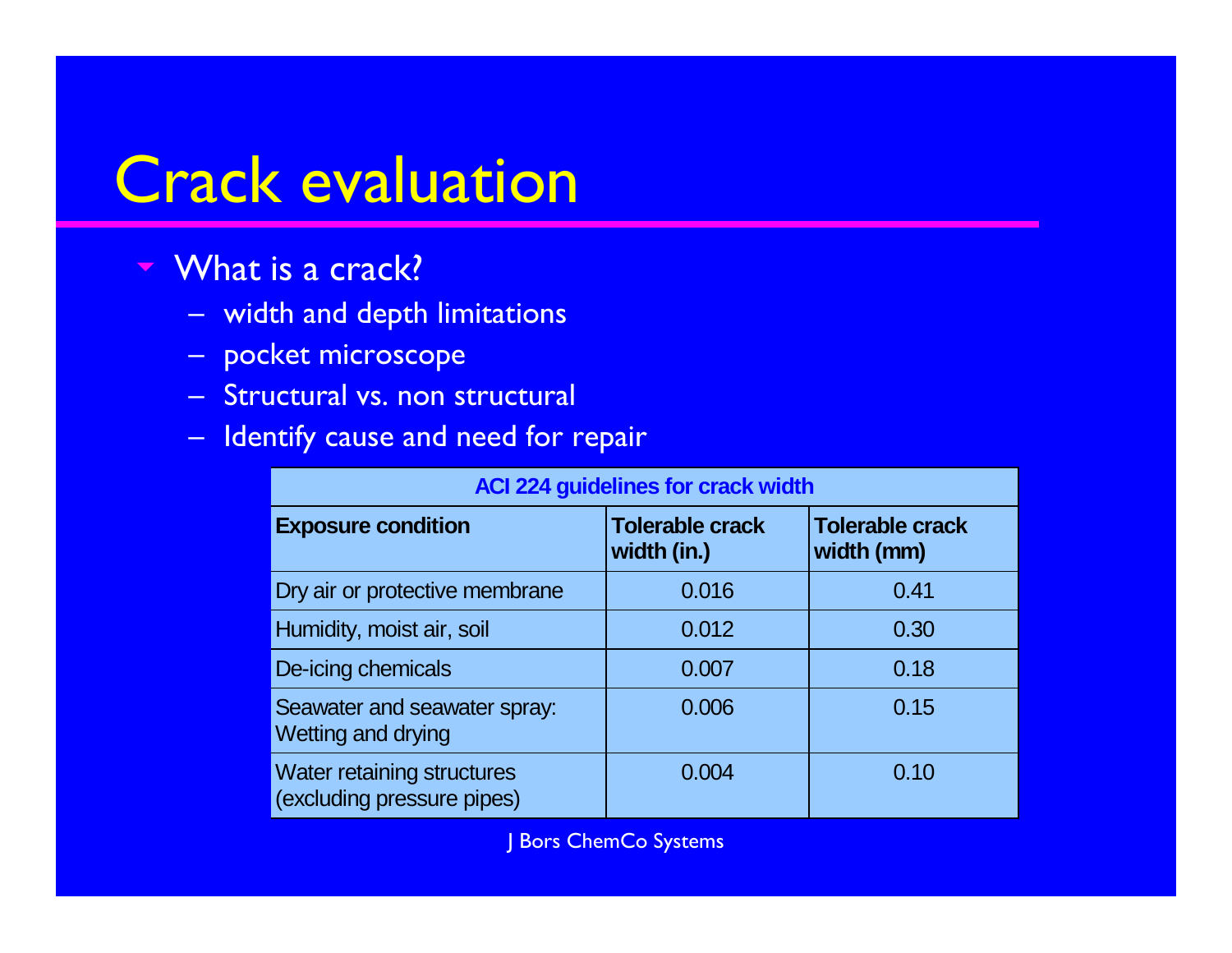# Epoxy Injection

- **The Port locations** 
	- access to both sides?
- Sequence
- $\sum$ Is water present?
- **Pressure and duration**
- $\nabla$ Finished appearance





Pacoima Dam in Southern CA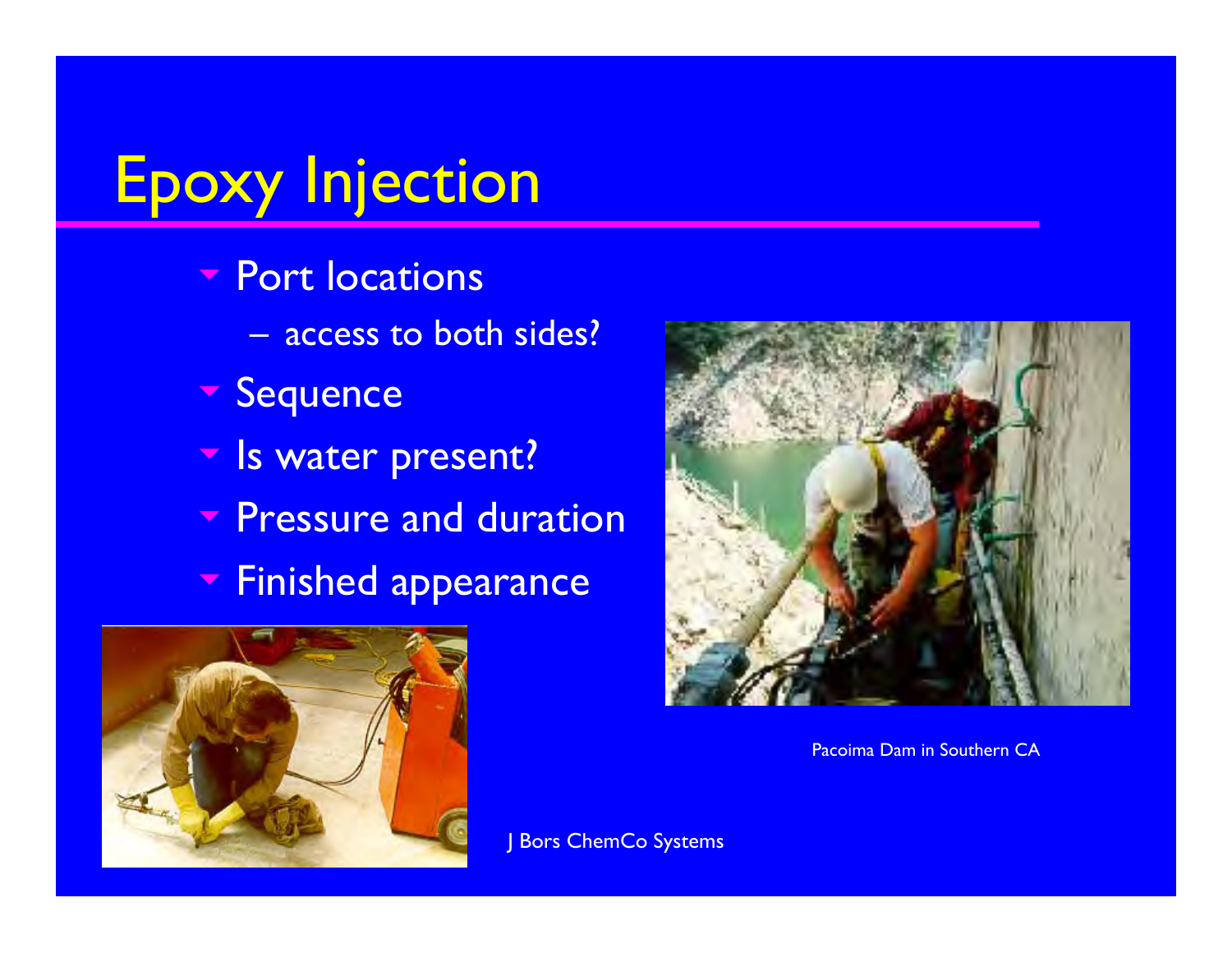# Injection QC



ChemCo's Ratio and Pressure Check Device

 Pump ratio check – volumetric samples at pressure Static mixer condition **Temperature vs.** crack width Cure time and temp relationship Core examinations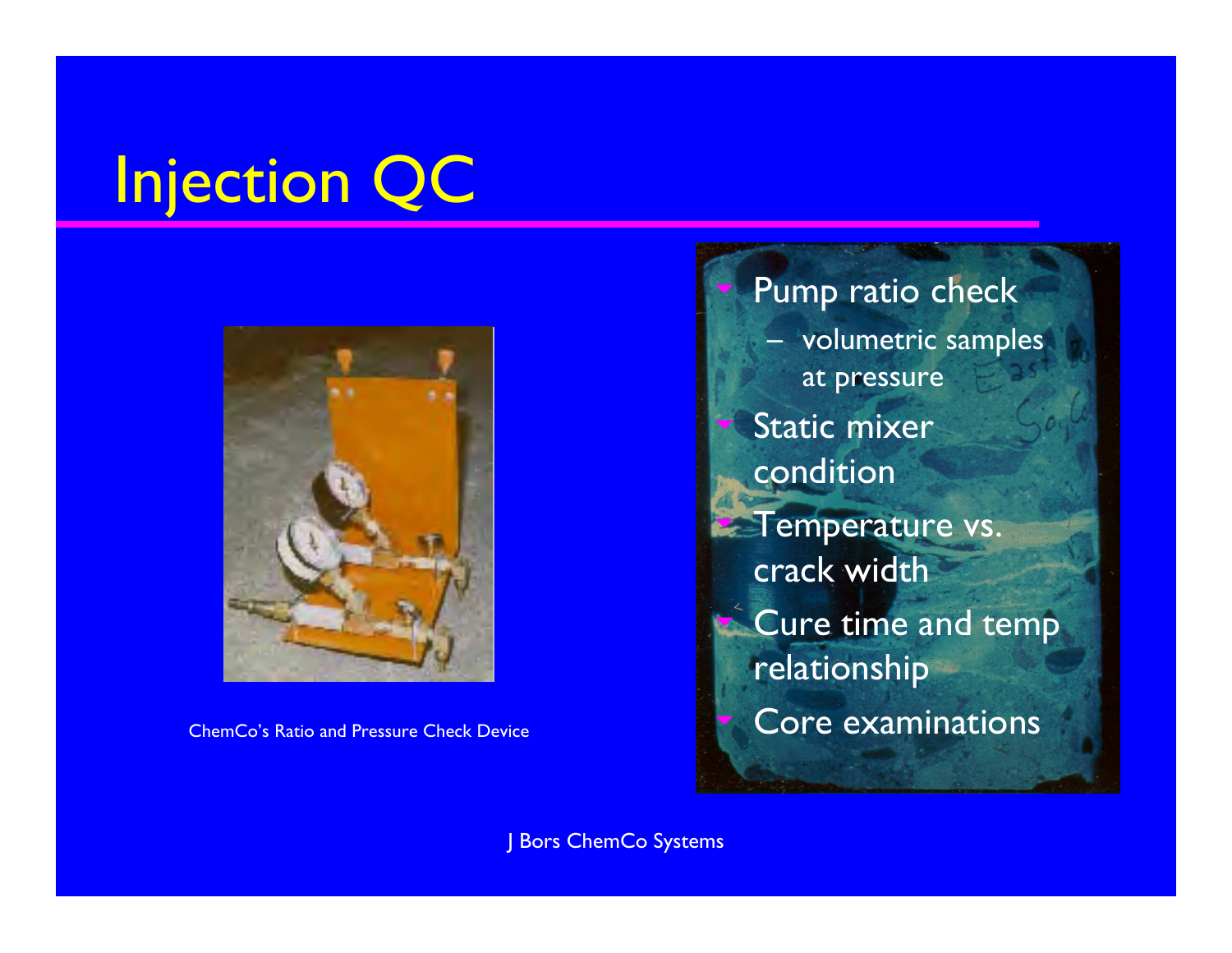## Strength of Injected Repair



- **Standardized reinforced** concrete beams were tested to failure
- Cracked beams were injected then retested
- $\nabla$  **Repaired beams had same failure strengths as original beams**
- **Study by Dr. H.W.** Chung, University of Hong Kong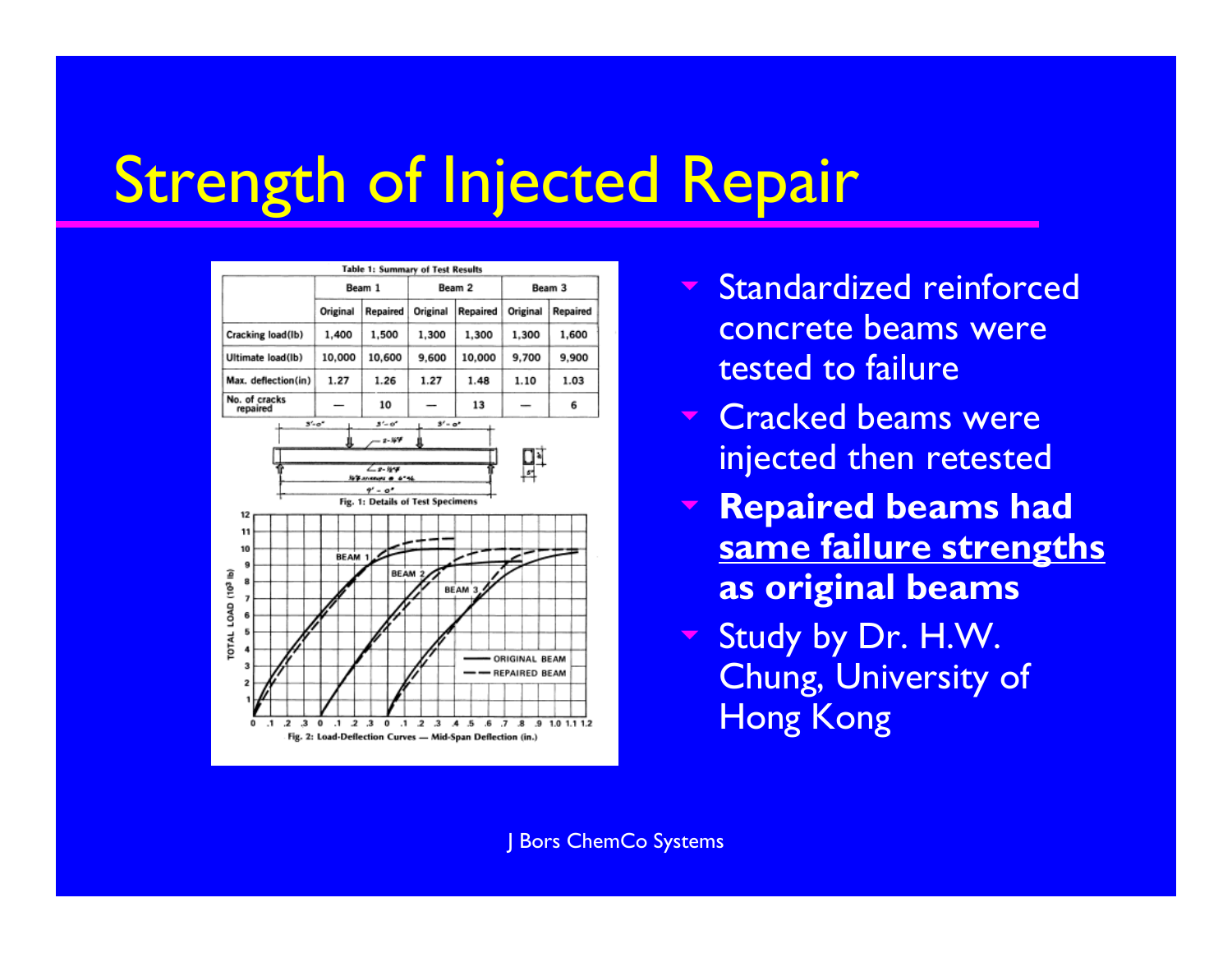## Epoxy behavior





- $\blacktriangledown$  Temperature behavior
	- viscosity change
	- reaction/cure rate change
- Crack size and viscosity
- $\blacktriangledown$ Exothermal in bulk (large quantities and voids)
- $\blacktriangledown$ Excellent shelf life (3 years typical)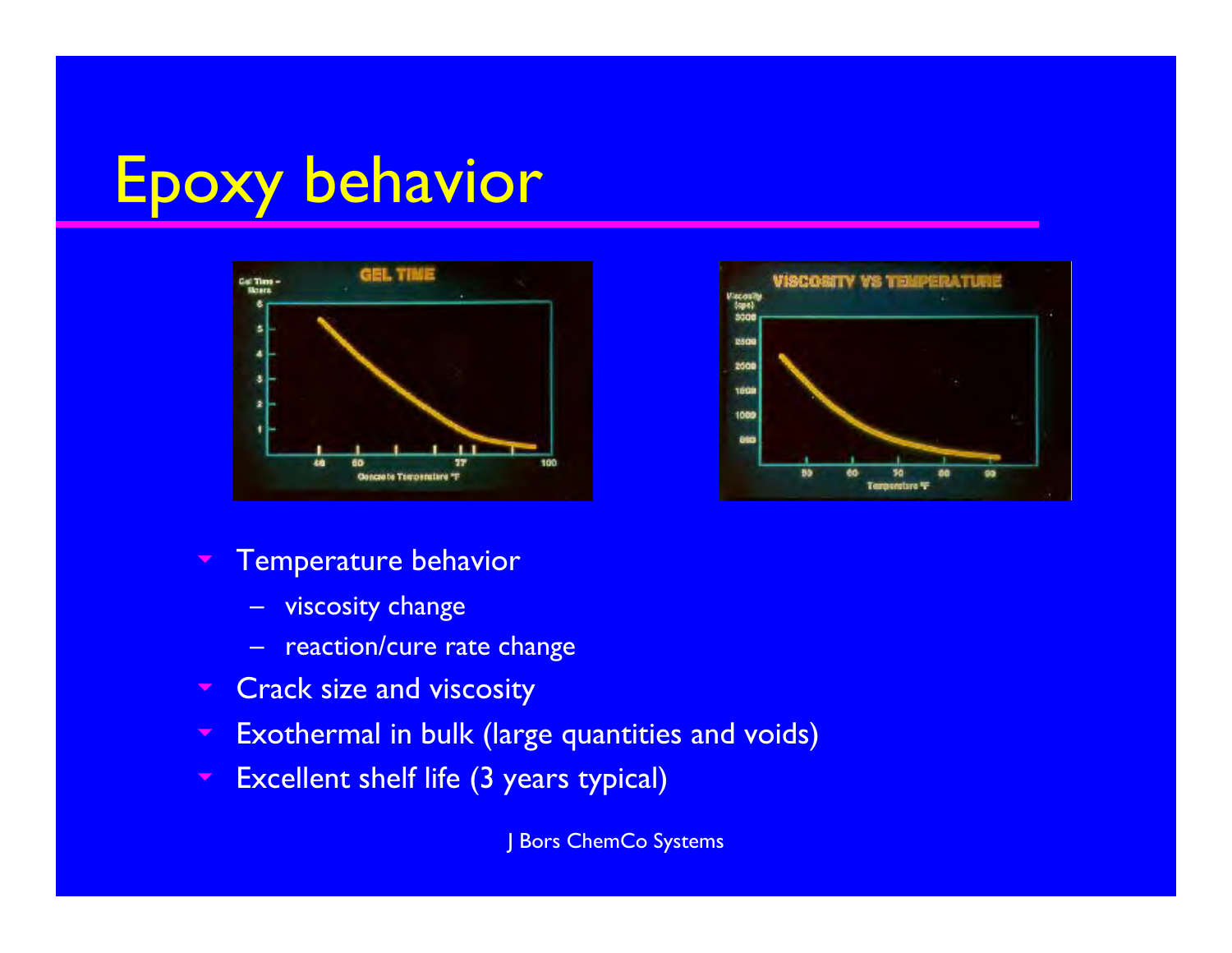#### Epoxy cure time

When can you move a panel or vibrate the concrete?

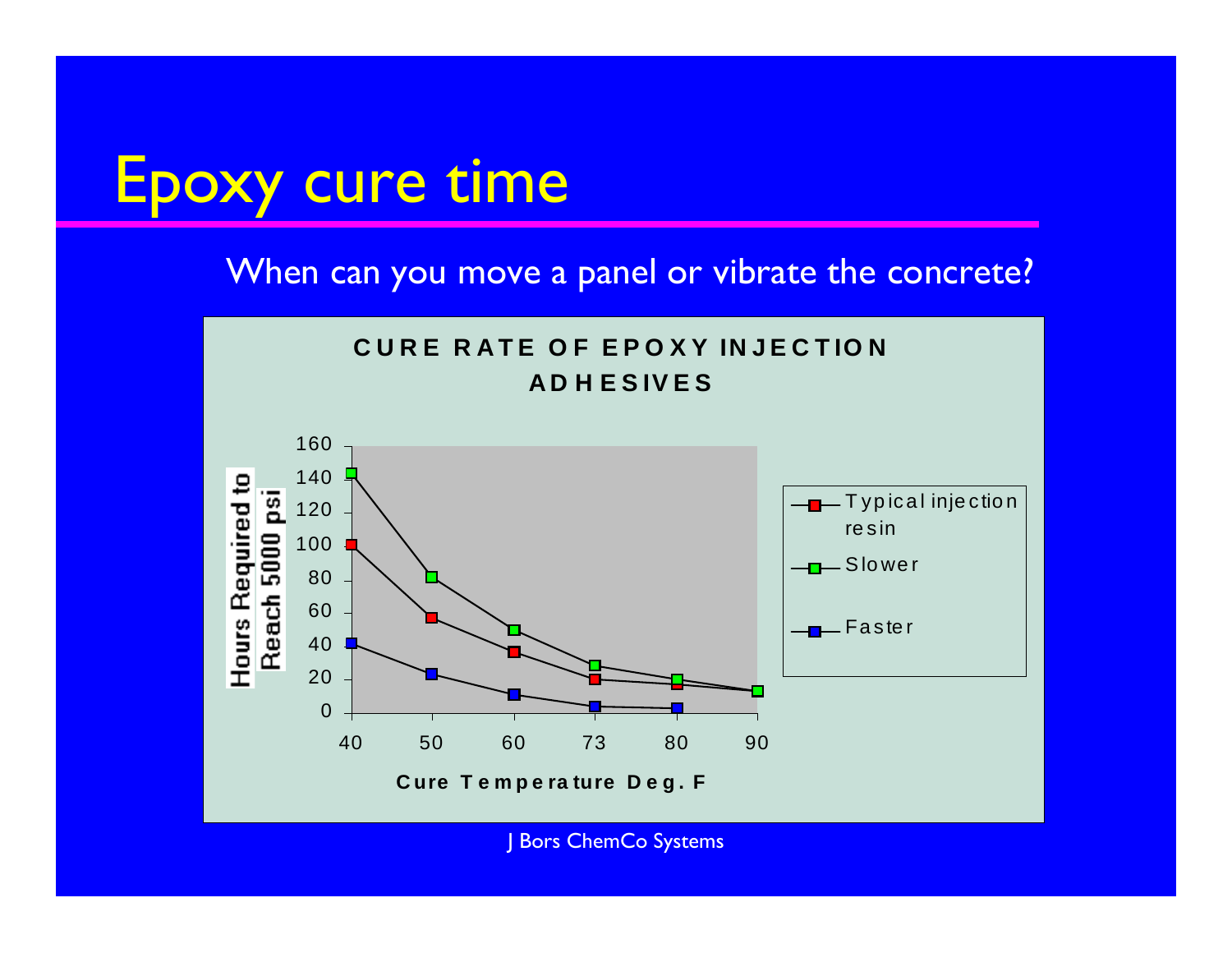## Injection resin typical properties (ASTM tests)

Tensile Strength 6-9,000 psi Elongation 2% Compressive 14-16,000 psi Flexural 10-12,000 psi Viscosity 200-500 cps HDT 120-165°F Gel time 14-210 min.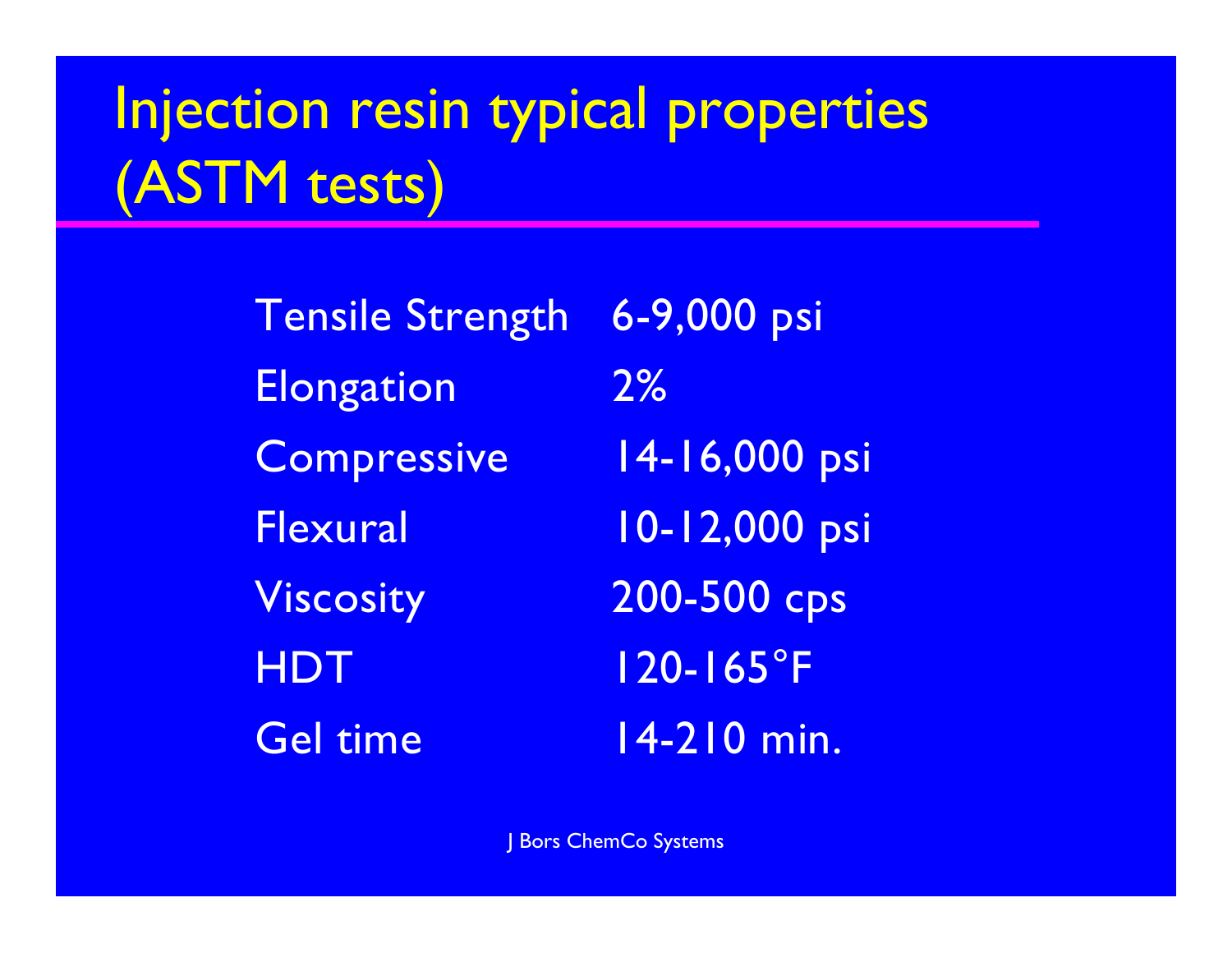# Special applications



- $\blacktriangledown$ Large voids, honeycombs
- $\blacktriangledown$ old-to-new concrete
- $\blacktriangledown$ Leaks or underwater
- $\blacktriangledown$  No backside seal
	- slump pumping
	- paste injection
- $\blacktriangledown$ Internal splices
- $\blacktriangledown$ External plates
- $\blacktriangledown$ Cold joints
- $\blacktriangledown$ Water tanks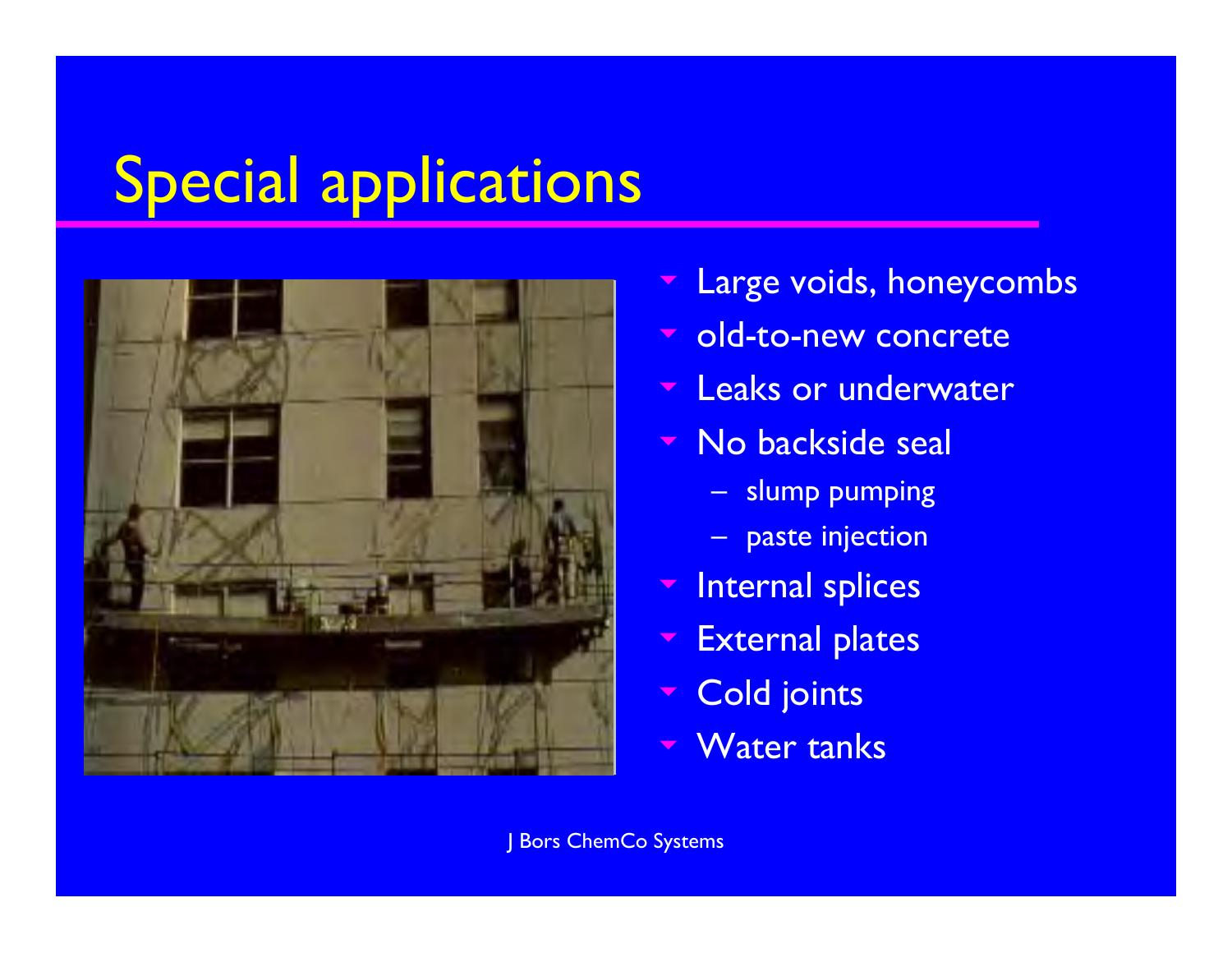# Equipment



ChemCo Systems Model B

- $\blacktriangledown$  Positive displacement mix pumps
	- gear *vs.* piston
	- portability
	- reliability
- **Static mixers**
- $\nabla$ **Ports**
- **Pressure test kit**
- $\blacktriangledown$ Functional gauges
- $\blacktriangledown$ Flush kit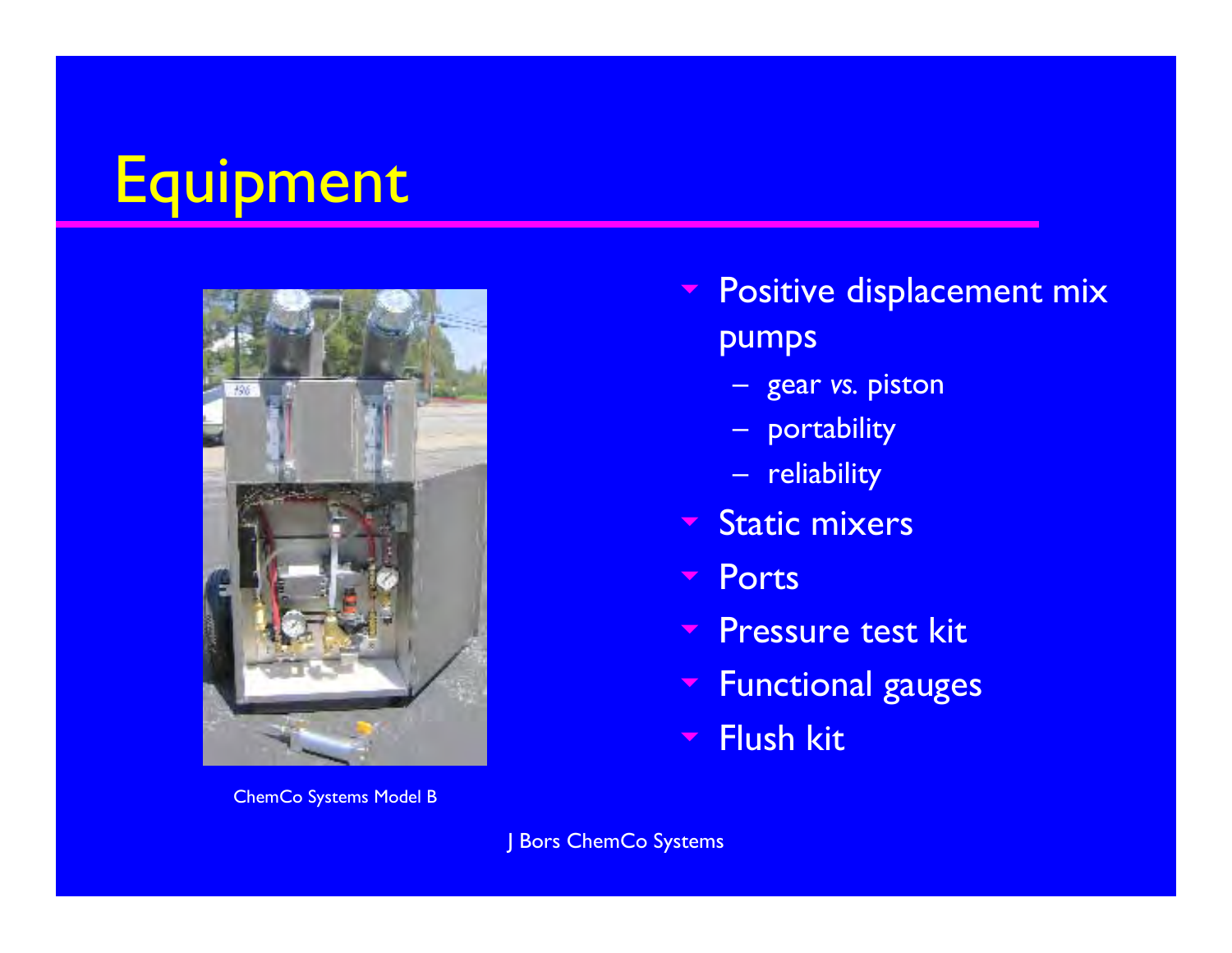## Safety & Environmental

- **Eye protection** 
	- $\mathcal{L}_{\mathcal{A}}$  , where  $\mathcal{L}_{\mathcal{A}}$  is the set of the set of the set of the set of the set of the set of the set of the set of the set of the set of the set of the set of the set of the set of the set of the set of the glasses or shield
	- $\mathcal{L}_{\mathcal{A}}$  , where  $\mathcal{L}_{\mathcal{A}}$  is the set of the set of the set of the set of the set of the set of the set of the set of the set of the set of the set of the set of the set of the set of the set of the set of the eyewash (5 minutes)
- Solvents & strippers • Disposal
	- $\mathcal{L}_{\mathcal{A}}$  , where  $\mathcal{L}_{\mathcal{A}}$  is the set of the set of the set of the set of the set of the set of the set of the set of the set of the set of the set of the set of the set of the set of the set of the set of the in confined spaces
	- $\mathcal{L}_{\mathcal{A}}$  , where  $\mathcal{L}_{\mathcal{A}}$  is the set of the set of the set of the set of the set of the set of the set of the set of the set of the set of the set of the set of the set of the set of the set of the set of the grounded containers
- **Skin protection** 
	- $\mathcal{L}_{\mathcal{A}}$  , where  $\mathcal{L}_{\mathcal{A}}$  is the set of the set of the set of the set of the set of the set of the set of the set of the set of the set of the set of the set of the set of the set of the set of the set of the use gloves
	- $\mathcal{L}_{\mathcal{A}}$  , where  $\mathcal{L}_{\mathcal{A}}$  is the set of the set of the set of the set of the set of the set of the set of the set of the set of the set of the set of the set of the set of the set of the set of the set of the long sleeves and pants
	- dermatitis
- MSDS *on site access*
- **Cleanliness** 
	- $\mathcal{L}_{\mathcal{A}}$  , where  $\mathcal{L}_{\mathcal{A}}$  is the set of the set of the set of the set of the set of the set of the set of the set of the set of the set of the set of the set of the set of the set of the set of the set of the wash-up every time
-